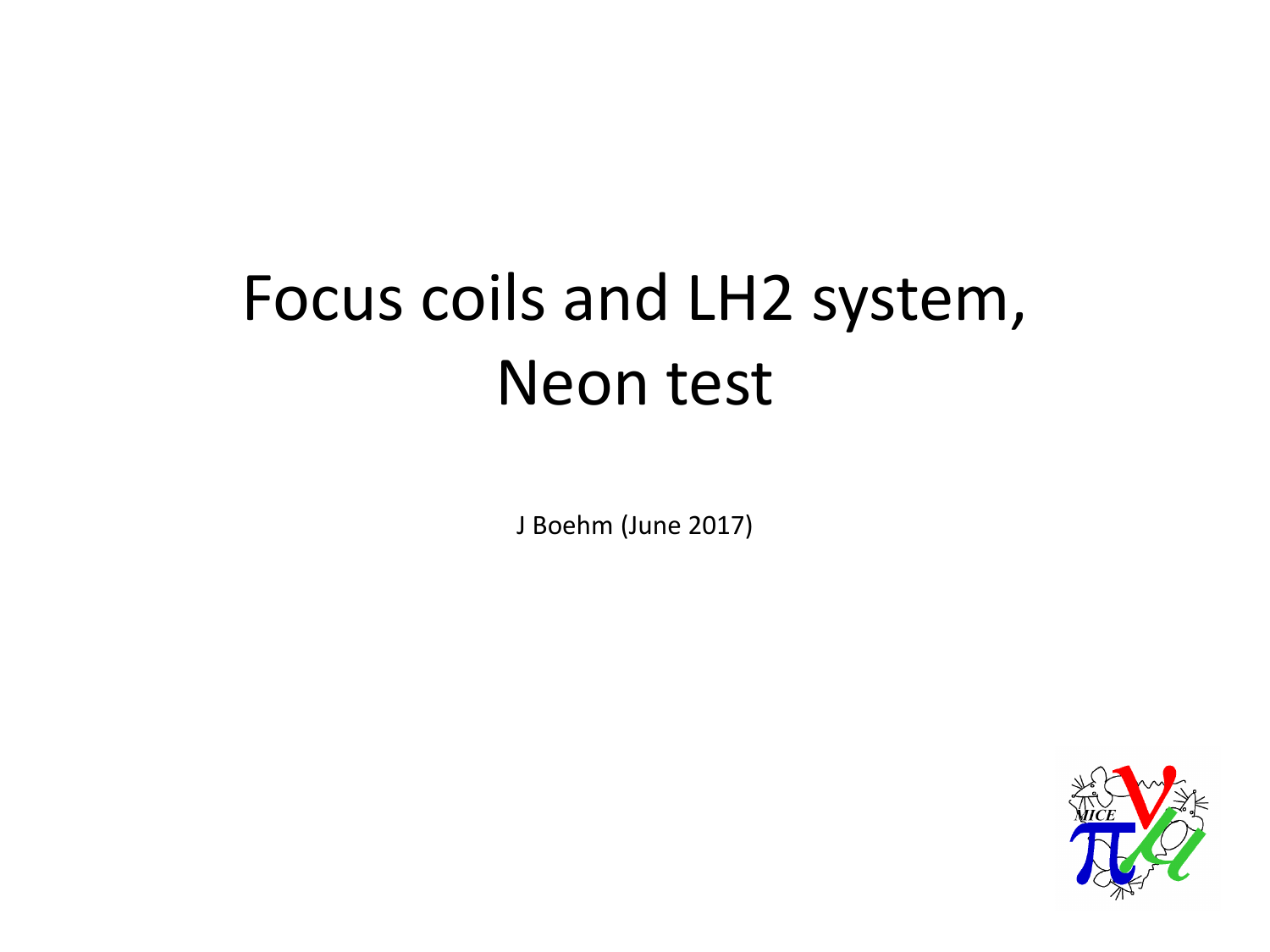# Developments for LH2 operation

- During preparation for LH2 operation (this spring) serious concerns were raised regarding pressure build-up and subsequent gas escape
- Substantial changes have been made to the setup to remove these dangers
- A Hazard Assessment has been performed in May
- Results: no major obstacles, minor procedures and documentation will have to be adjusted
- Absorber within magnet bore has been cooled down with neon gas and neon has been liquefied – this proved for the second time the liquefaction process
- Focus coil has been quenched with cold absorber and liquid in bore no effect on absorber integrity
- System is now being made ready for a third neon test and subsequent operation with hydrogen gas and liquid

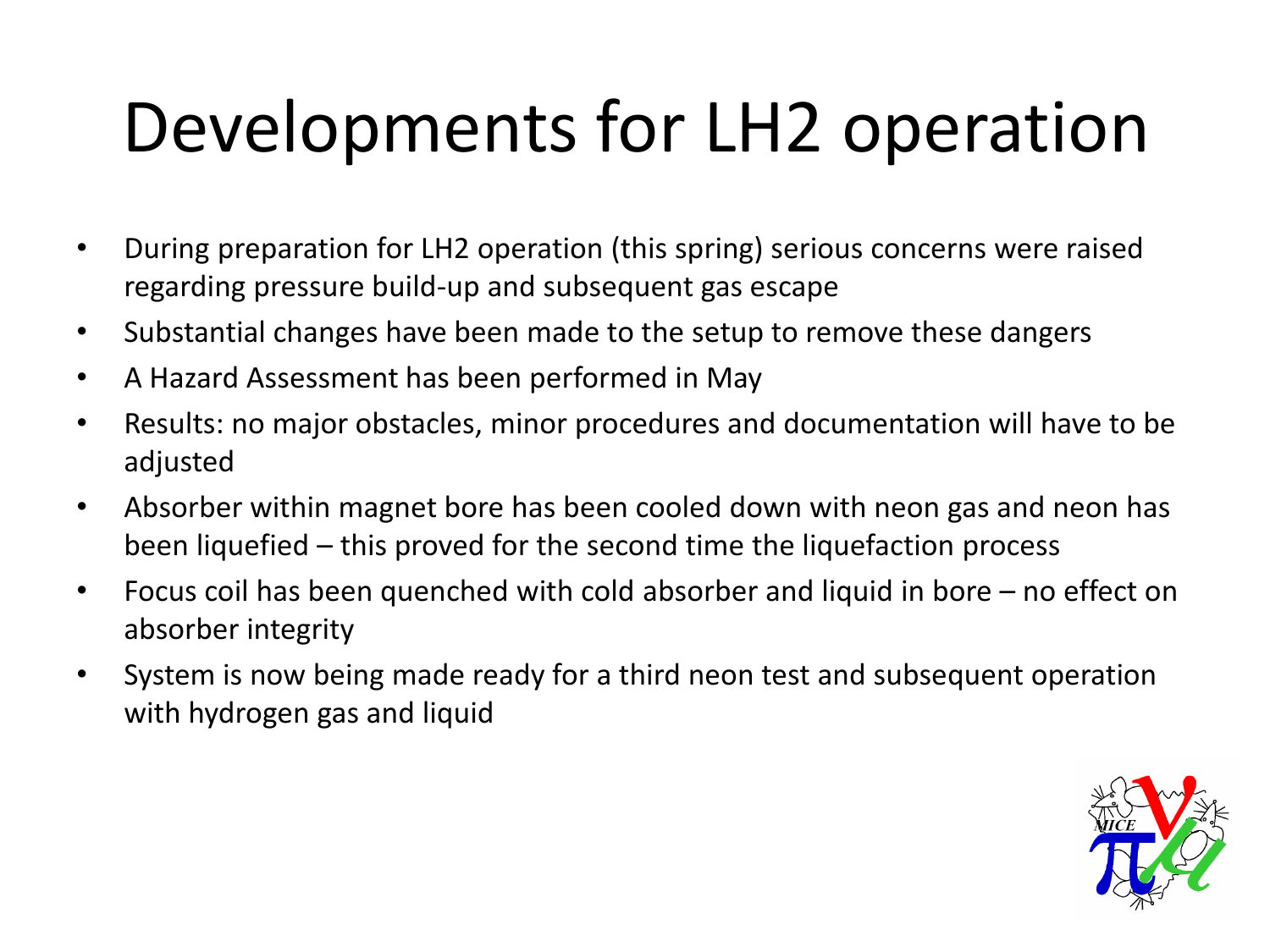# Focus coil, quench test with Neon

- FCD is being energised with liquid neon in the absorber (about 1.5 litres)
- No solenoids are powered next to the focus coil
- From previous test this magnet should be stable up to about 180A (design: 225A)
- Ramping is divided into three sections: up to 50A: 25mA/s, up to 70A: 15mA/s, above 70A: 10mA/s
- Gas pressure rises until 70A, then falls and starts to rise again at approx 170A, indicating that stable running is possible at currents up to 170A
- Magnet quenches at 184.9A, pressure in absorber 1155mbar max (down to control pressure of 1140mbar after 5 minutes)
- Isolation vacuum in magnet bore remains unchanged at 2.1E-4 mbar: indication for no mechanical damage
- On Pico logger: main coils quenched, not the current leads
- On magnet terminals: after 20min upstream coil shows higher resistance (21.6 Ohm) than downstream coil (19.0 Ohm). Next day the resistances are equal
- This happened on June 7th

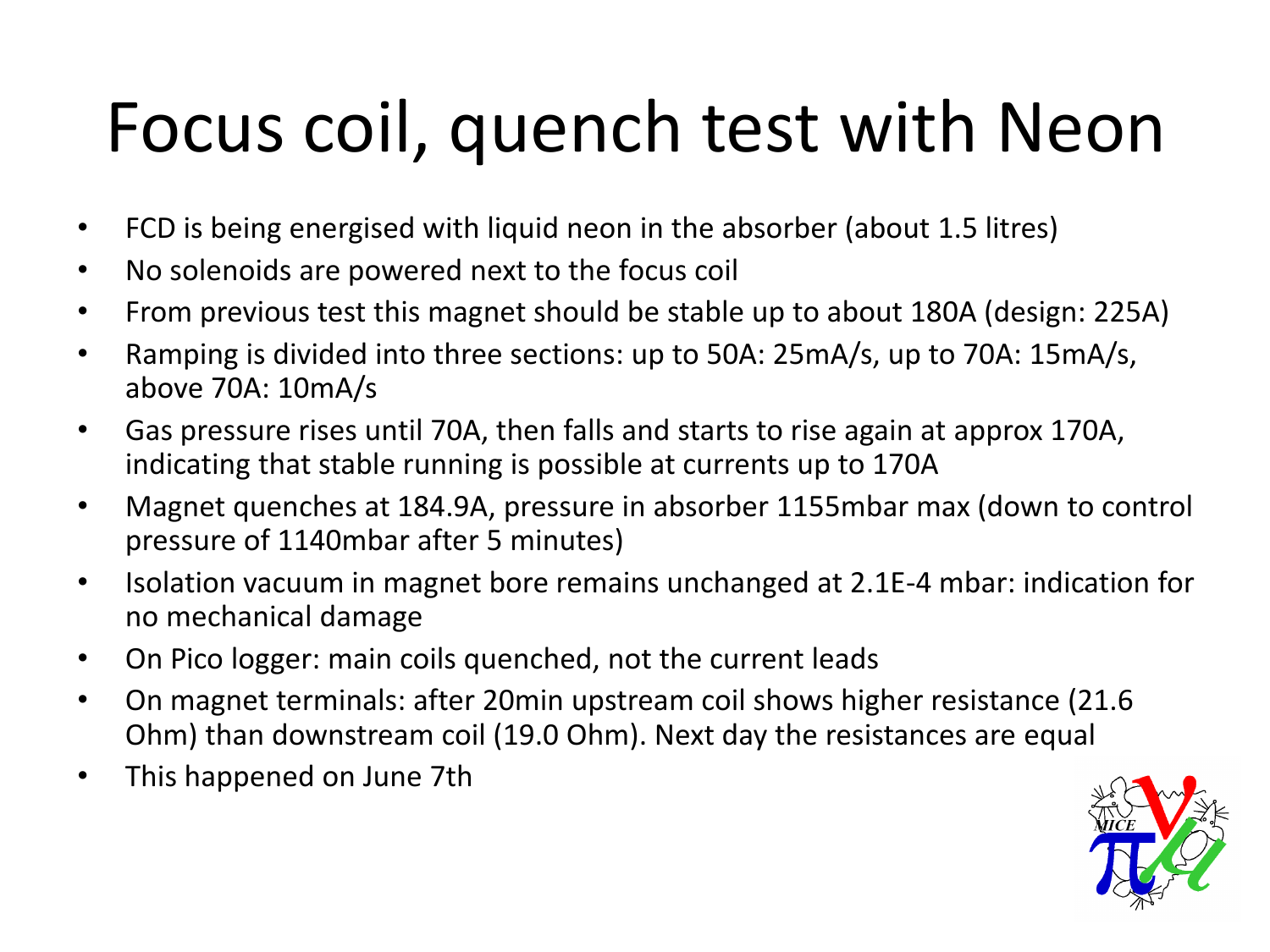## Absorber after quench



Purpose of test: verify mechanical reliability of absorber under eddy current forces





Absorber was cooled to 27K and 1.5 litres of neon was condensed. The focus coil was ramped and it quenched at 184.9A.

No visible sign of any damage to the suspension

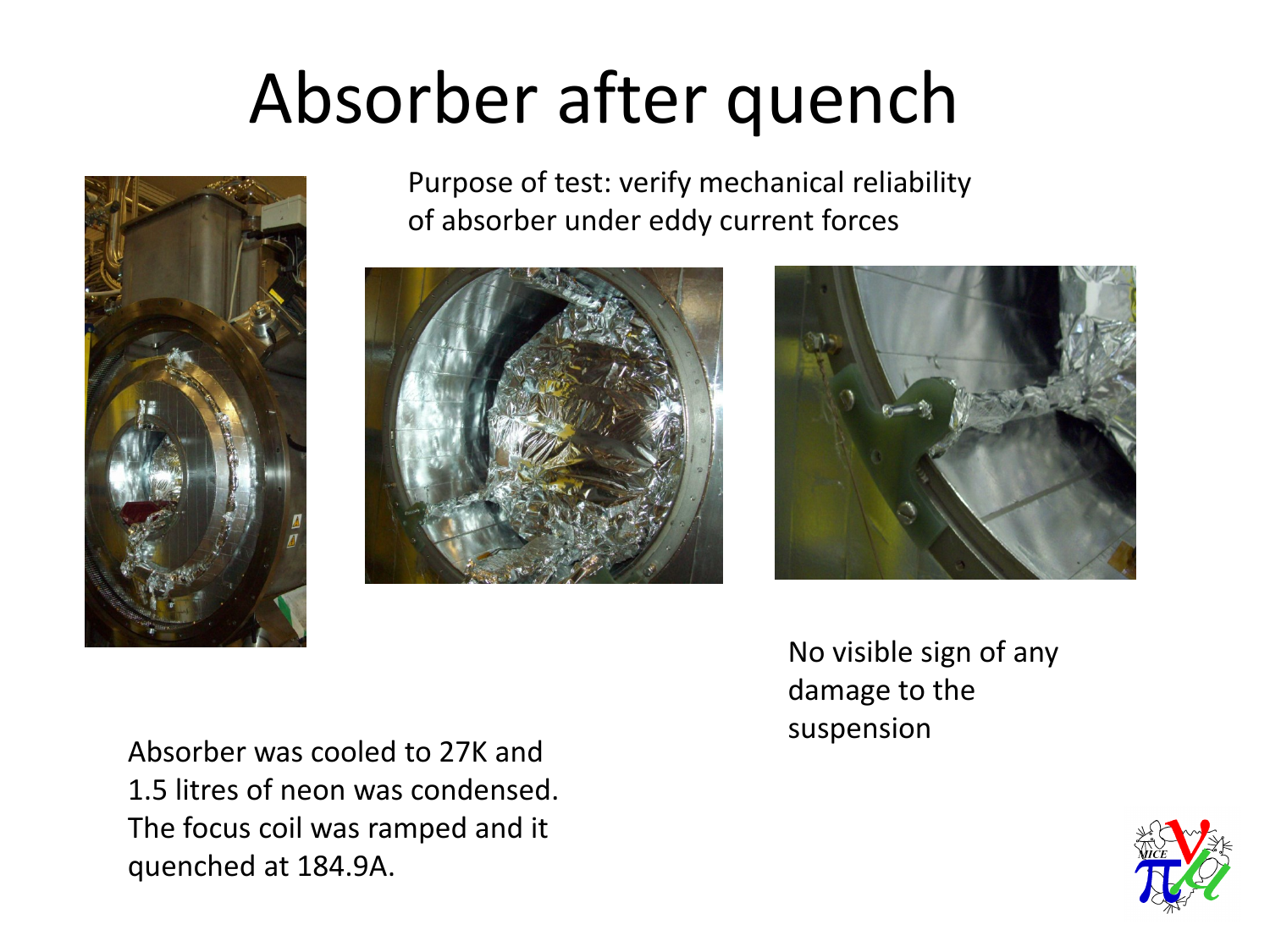#### Recondensor turret, by-pass



Original turret



Changed turret

avoided



The change-over is underway presently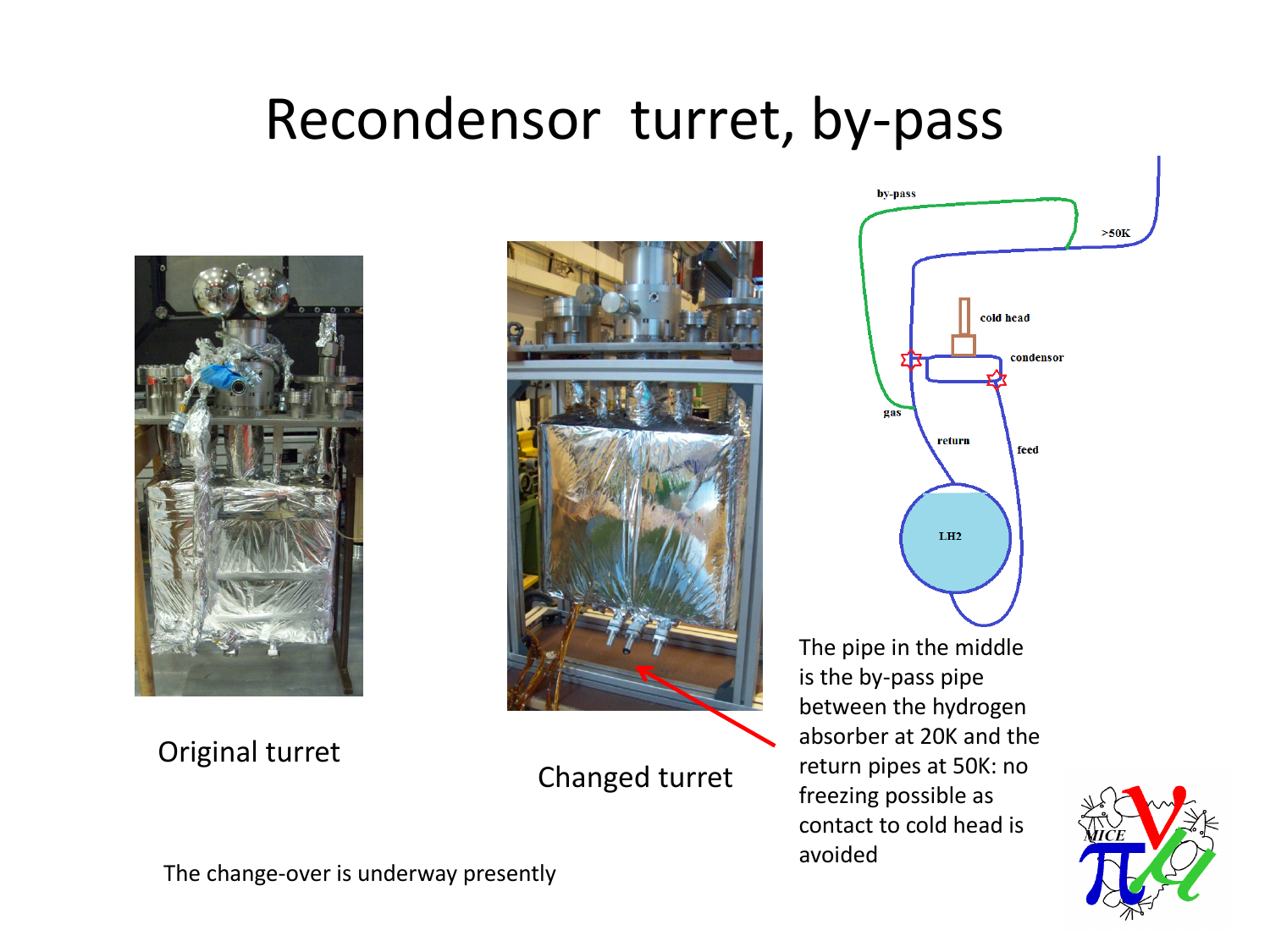#### Lift-off valve on widened quench duct





In the event of sudden pressure build-up in magnet bore: the aluminium lid will lift, release hydrogen gas and will re-seal the quench line afterwards

The quench line from the magnet to the housing on the roof of the building has been significantly increased in diameter and streamlined to limit any rise in pressure